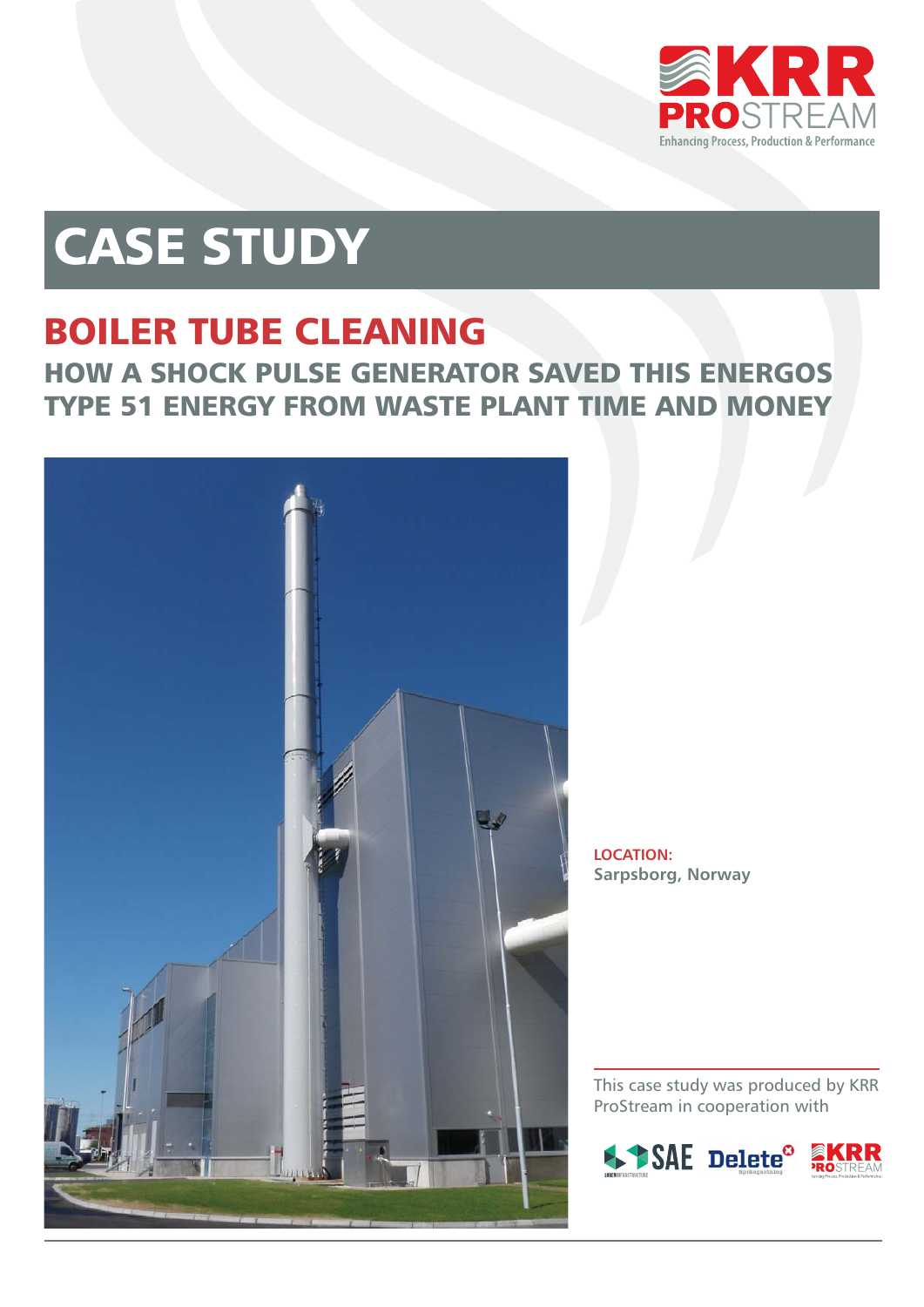

#### **Aims:**

To keep tubes free of fouling between shutdowns.

#### **The Problem:**

Using only the original shot ball cleaning system, the water tube section (all evaporators) were completely clogged in under 12 weeks, resulting in a shutdown. The generator bundle had to be removed from the very compact plant using a 'bundle jack'. It was then cleaned by a specialist contractor who removed the fouling using high pressure water jetting, which is a very expensive process. With a design availability of 7,800 hours, this was unacceptable and needed a solution.

The Plant Manager commented "Without SPGs we wouldn't be able to run for 6 months – so it is much more efficient than only shot cleaning"



*Before: Tubes removed from the boiler before installing the Shock Pulse Generator*



*After: Tubes removed from the boiler after installing a Shock Pulse Generator – much cleaner than tubes in photo to left of page*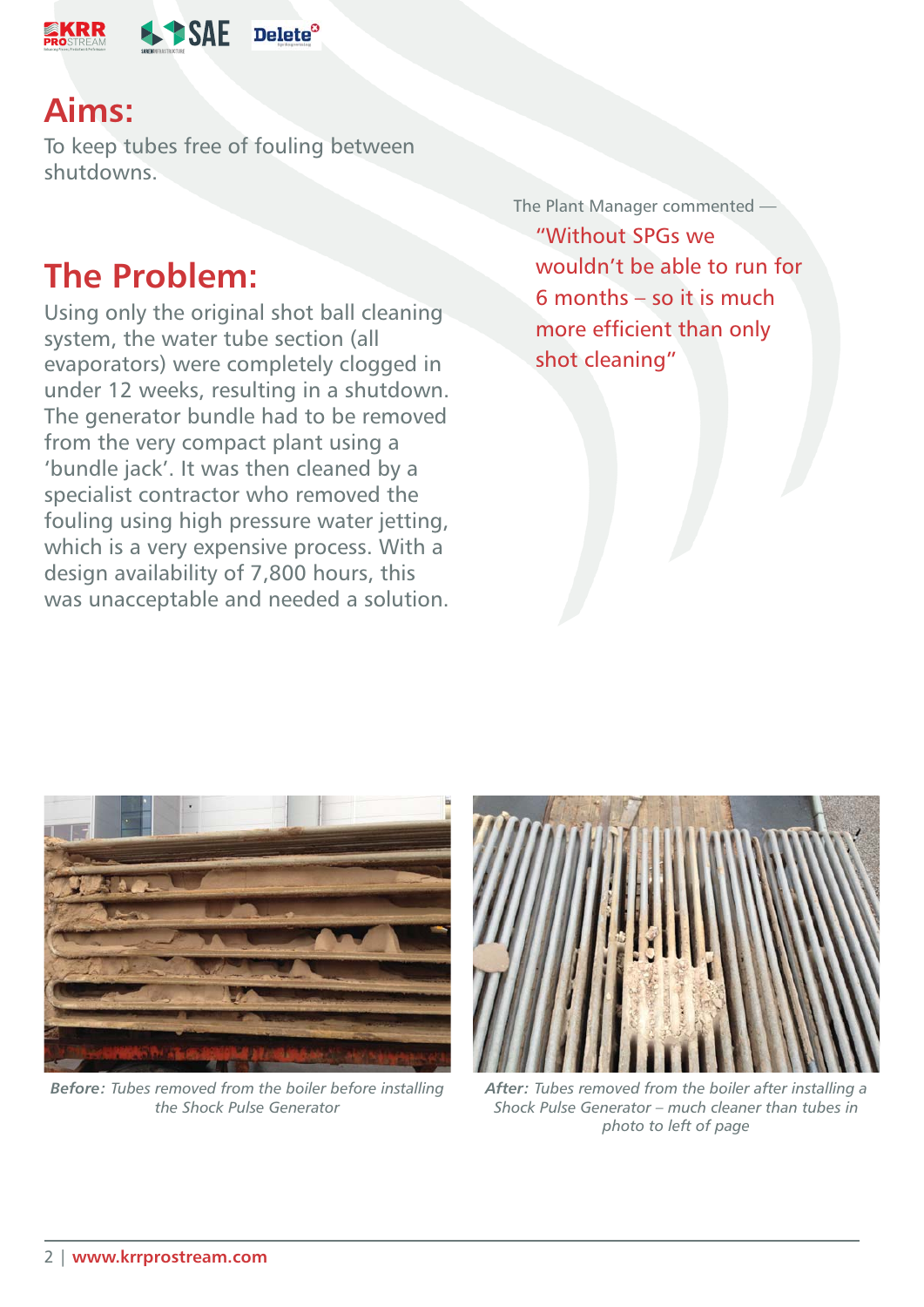

### **Plant details:**

The Plant, started in 2010, burns shredded municipal solid waste up to a size of 300mm, including hazardous waste, impregnated wood and a variable amount of 'car fluff'. It has an average throughput of 5 tonnes an hour per line producing up to 25 tonnes of steam an hour.

#### **KEY FACTS:**

- 33MW Boiler
- **Energy output 230 GWh a year**
- One large industrial steam consumer
- Feedstock throughput 15,000 tonnes a year
- 



8,000 tonnes of hazardous waste per year *Shock Pulse Generator installed at Sarpsborg*

## **The cost and operational benefits have been considerable:**

Availability has been improved by 50% since installation of SPG unit. It has significantly reduced the number of unplanned shutdowns.

- Shutdowns have been reduced from 4 to 2 a year with the goal of having only 1 a year. There are several cost savings.
- **Unplanned shutdowns are avoided resulting** in increased availability and power production with less lost time cooling down.
- Health and Safety issues are addressed as when the tubes are removed they are lighter (less fouling) and so easier and safer to manoeuvre.
- The tubes are replaced less frequently due to reduced erosion.
- The tubes are now much cleaner and the final cleaning can be done inhouse using lowpressure water.